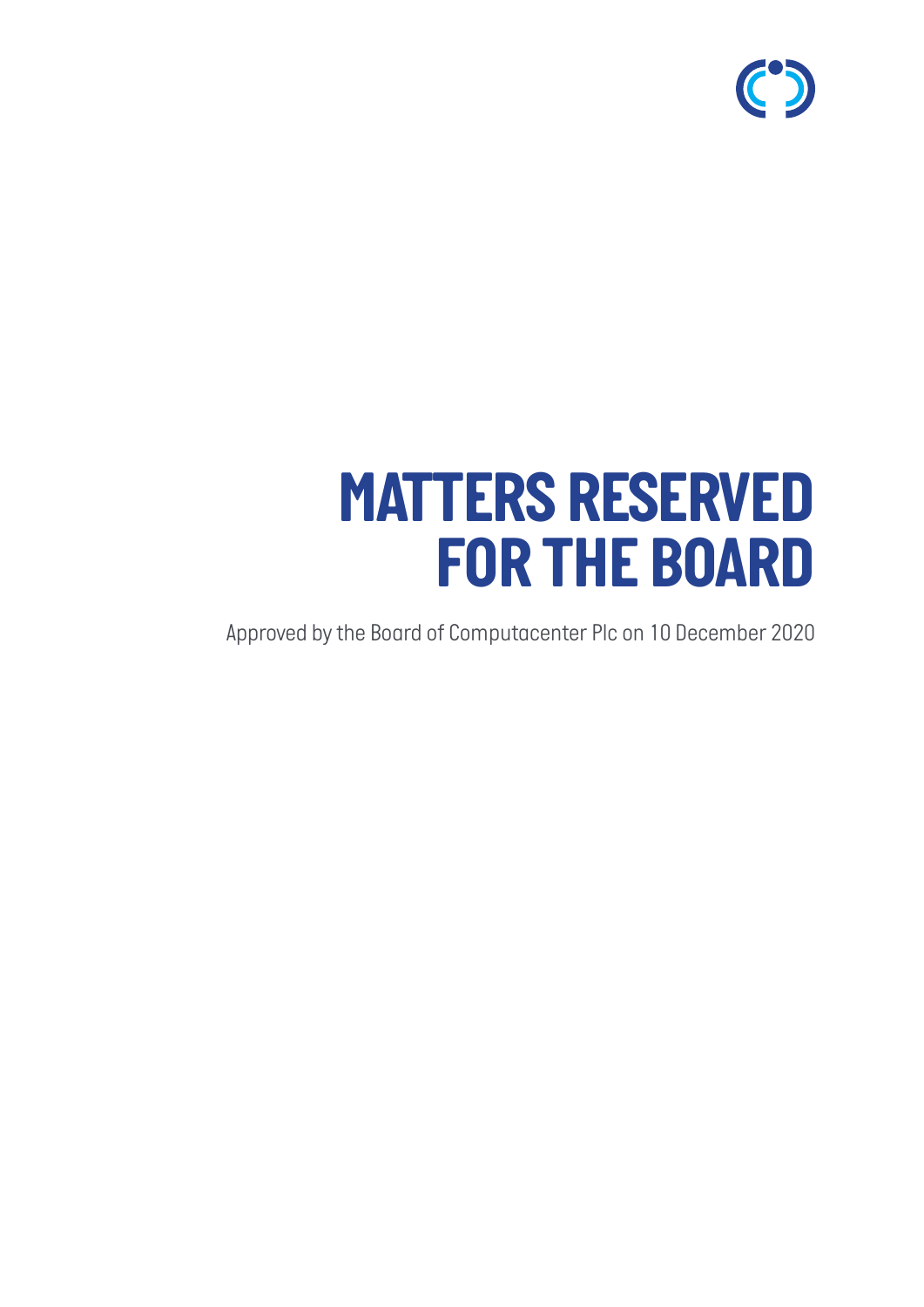### *Matters Reserved for the Board*

*(1) The Company and each of its subsidiary undertakings ("Group Company") shall not affect any of the matters referred to below without the approval of the Board of Directors of the Company (the "Board"):*

#### *(a) corporate structure, share capital and employee share schemes*

- *• make any changes relating to the Company's capital structure including reduction of capital, share buy backs, its plc status or its domicile;*
- *• save to a Group Company or its nominee, allot or issue any share or loan capital;*
- *• changes to the Group's Executive Management;*
- *• grant or agree to grant any options or shares in accordance with Performance Share Plans, above a market value of £500,000 in any one financial year;*
- make a significant grant of options or shares under a Performance Share Plan to any individual without the prior recommendation of the Remuneration *Committee;*
- *• introduce new share incentive plans or make major changes to existing plans, to be put to shareholders for approval;*

#### *(b) material acquisitions and disposals of assets*

- *• subscribe for, acquire of dispose of any shares in the capital of any company;*
- *• make a business sale purchase of any undertaking;*
- *acquire the assets of any other person, firm or company, where the transaction value, including working capital financing requirements, exceeds £5 million;*
- *save for the sale, use or consumption of current assets in the ordinary course of business, dispose of the whole or any material part of its undertaking or assets;*

#### *(c) connected party transactions*

*• save with a Group Company, enter into or vary any transaction or arrangement with, or for the benefit of, any director of a Group Company or any other person who is connected (as defined in section 252 of the Companies Act 2006) with any director of a Group Company;*

#### *(d) borrowing and guarantees*

- *save from a Group Company, borrow monies (other than by way of agreed facilities) above £5 million or accept credit (other than normal trade credit and excluding back to back operating leases);*
- *save for in respect of any contractual obligation of the Group's operating companies in the UK or Germany, issue any guarantee, indemnity or letter of comfort for, or otherwise commit itself in respect of, the due payment of money or the performance of any contract, engagement or obligation of any Computacenter Group Company where exposure will exceed £5 million in value;*
- *issue any guarantee, indemnity or letter of comfort for, or otherwise commit itself in respect of, the due payment of money or the performance of any contract, engagement or obligation of any other third party person or body where exposure will exceed £1 million in value;*
- *mortgage or charge or permit the creation of or suffer to subsist any mortgage or charge over the whole or any part of its assets and where the exposure will exceed £1 million in value;*
- *• enter into leasing agreements which would result in a liability above £10 million, per transaction;*
- *• save to a Group Company, make any loan or give any credit (other than normal trade credit) higher than £5000;*

#### *(e) material contracts*

- *• enter into any limited liability partnership or legal joint venture;*
- *• approve major capital projects (and oversee the execution and delivery of such project);*
- *approve the Group's Delegated Authority Framework which sets out the levels of authority required to approve or enter into commitments relating to expenditure and certain categories of transactions and contracts. The Delegated Authority Framework specifies levels of authority for transactions, contracts and commitments which are reserved for the Board.*
- *• enter into, or vary in a material respect:*
	- *(i) any contract which would impose unlimited liability (unless imposed by operation of applicable law) save in relation to the following: (a) where unlimited liability is a clear pre-requisite of a contract being awarded to any bidder; and,*
	- *(i) the product and/or service is not complex in nature (and in particular does not constitute a solution, nor involve solution and/or design risk); and,*
	- *(ii) the customer is a not for profit public sector entity.*
		- *(b) liability arising specifically as a result of wilful misconduct/abandonment;*
		- *(c) liability arising from an employment claim caused by Computacenter that transfers to a third party by operation of TUPE or other legislation implementing the EU Acquired Rights Directive;*
		- *(d) liability arising as a result of infringement by Computacenter of third party intellectual property;*
		- *(e) liability arising from a contractual claim caused by Computacenter as a party to a contract, but brought against a third party from whom or to whom the contract has been novated or similarly transferred;*
		- *(f) liability arising from a breach of confidentiality obligations;*
		- *(g) liability arising as a result of a breach of applicable law;*
		- *(h) liability arising as a result of Computacenter having caused a customer to breach Data Protection legislation; or*
	- *(ii) any contract containing unusual terms, having regard to the Group Company's normal practice, or where the arrangements proposed would suggest activity significantly outside of the ordinary course of the Group Company's business.*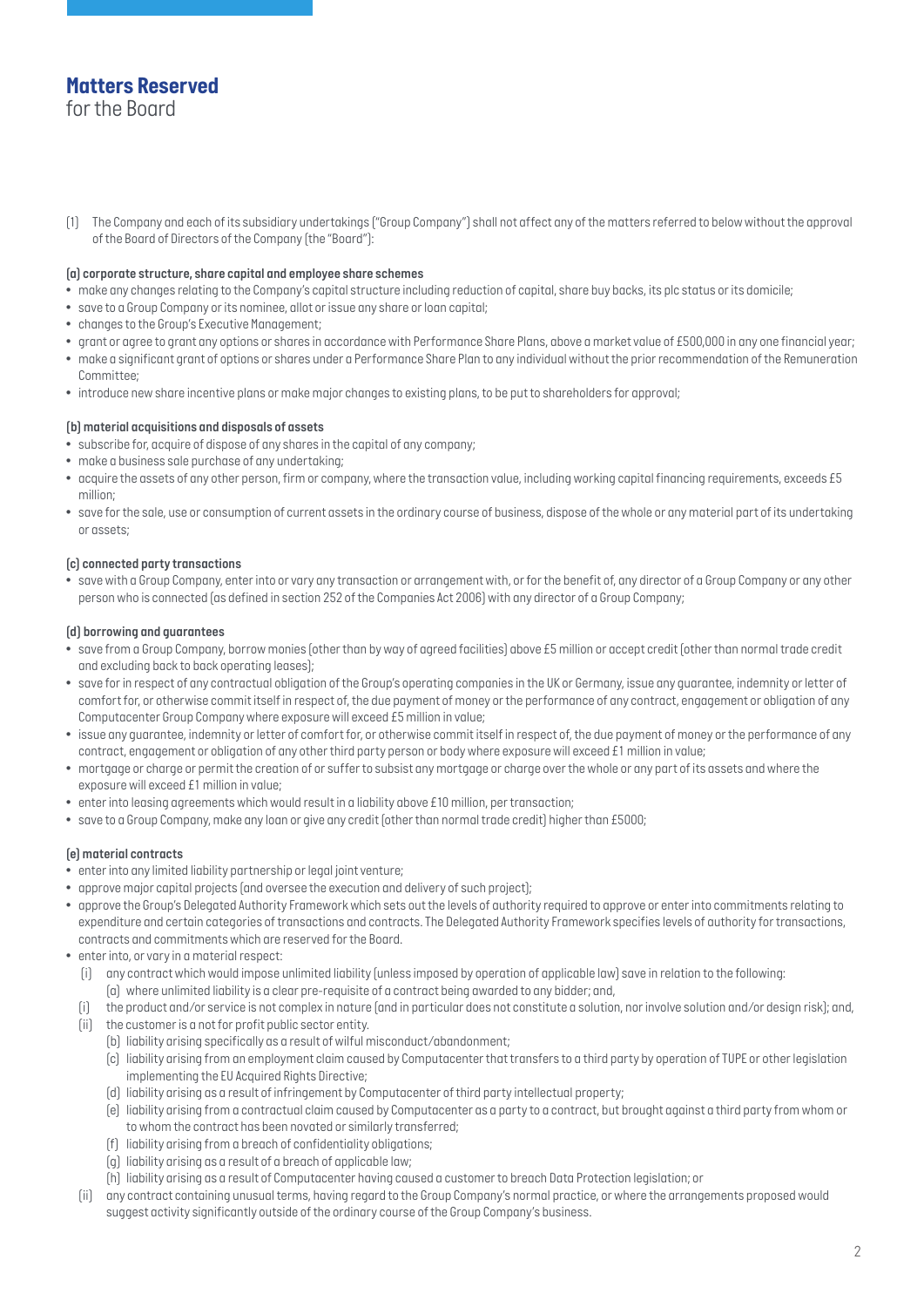# *Matters Reserved*

*for the Board*

#### *(f) capital expenditure*

- *incur any capital expenditure exceeding in relation to any single item or group of items, £5 million in value, or where the expenditure is leased enter into any annual commitment greater than £2m per annum;*
- *• dispose of (or retire from use) any asset of a capital nature with a book or market value in excess of £2 million in value;*

#### *(g) shareholder and investor relations*

- *• approve the dividend policy;*
- *• recommend, propose or pay any dividend or propose or make any other distribution;*
- *• approve or issue any prospectus, circular, listing particulars, notice or other document to shareholders;*
- make any announcement to the London Stock Exchange other than routine announcements concerned with total voting rights, shareholdings in the *Company and transactions by Persons Discharging Managerial Responsibility;*
- *• enter into or agree to enter into any agreement or arrangement required to be announced to the London Stock Exchange;*
- *• call any meeting of shareholders or circulate into the public domain the proposed resolutions to be put before shareholders at any such meeting;*

#### *(h) board membership and other appointments*

- *• appoint any person as a director of the Company, including the Chairman, Chief Executive, Finance Director and Senior Independent Director:*
- *approve any changes to the structure, size and composition of the Board following recommendations from the Nomination Committee*
- *agree continuation in office of directors at the end of their term of office, when they are due to be re-elected by shareholders at the AGM and otherwise as appropriate;*
- *appoint any person who is not an employee of a Group Company as a director of any Group Company (other than the Company);*
- *establish any process for the selection of executive and non-executive directors;*
- *appoint or remove the secretary of the Company;*
- *appoint, reappoint or remove the external auditor of the Company to be approved by shareholders in the general meeting or agree their remuneration, following the recommendation of the Audit Committee;*
- *adopt or vary the rules of any pension scheme with which any Group Company is connected;*

#### *(i) treasury policies*

*• determine its treasury policies including foreign currency and interest rate exposure and the use of financial derivatives;*

#### *(j) risk management policies*

- *establish a framework of prudent and effective controls to enable risk to be assessed and managed including the approval or amendment of the Company's risk appetite statement, receiving reports on, and reviewing the effectiveness of, the Group's specific risk management and control processes, hedging, borrowing limits and corporate security;*
- *consider all material alterations proposed to the manner, levels and types of insurance policies subscribed to by the Group Company;*
- *set or vary the nature and extent of the principal risks the Group is willing to take in order to achieve its long-term strategic objectives;*

#### *(k) Anti-Bribery Policy*

*• approve or amend any policy and procedures for the detection of fraud and prevention of bribery and undertaking an annual assessment of these processes;*

#### *(l) donations*

- *• formulate any policy regarding charitable donations;*
- *• approve or make any political donations;*

#### *(m) litigation*

- *• apply to the Court for an administration order or a winding-up order to be made in respect of a Group Company;*
- *authorise the instigation of or defence against any litigation where the loss potential for the Company or Group Company exceeds £1 million, inclusive of legal costs likely to be incurred;*

#### *(n) strategy, internal control, budget and accounting issues*

- responsibility for the overall leadership of the Company, promoting the long-term sustainable success of the Company and setting the Company's *values and standards;*
- *set or vary the purpose, values and commercial strategy of the Group and any associated long-term strategic aims and objectives or key performance indicators and satisfying itself that these and the Company's culture are aligned;;*
- oversee the Group's operations ensuring: competent and prudent management; sound planning; maintenance of sound management and internal *control systems; adequate accounting and other records; and compliance with statutory and regulatory obligations;*
- *ensure that the necessary resources are in place for the Company to meet its objectives and measure performance against the Group's strategic aims, business plans and budgets and ensuring that any necessary corrective action is taken;*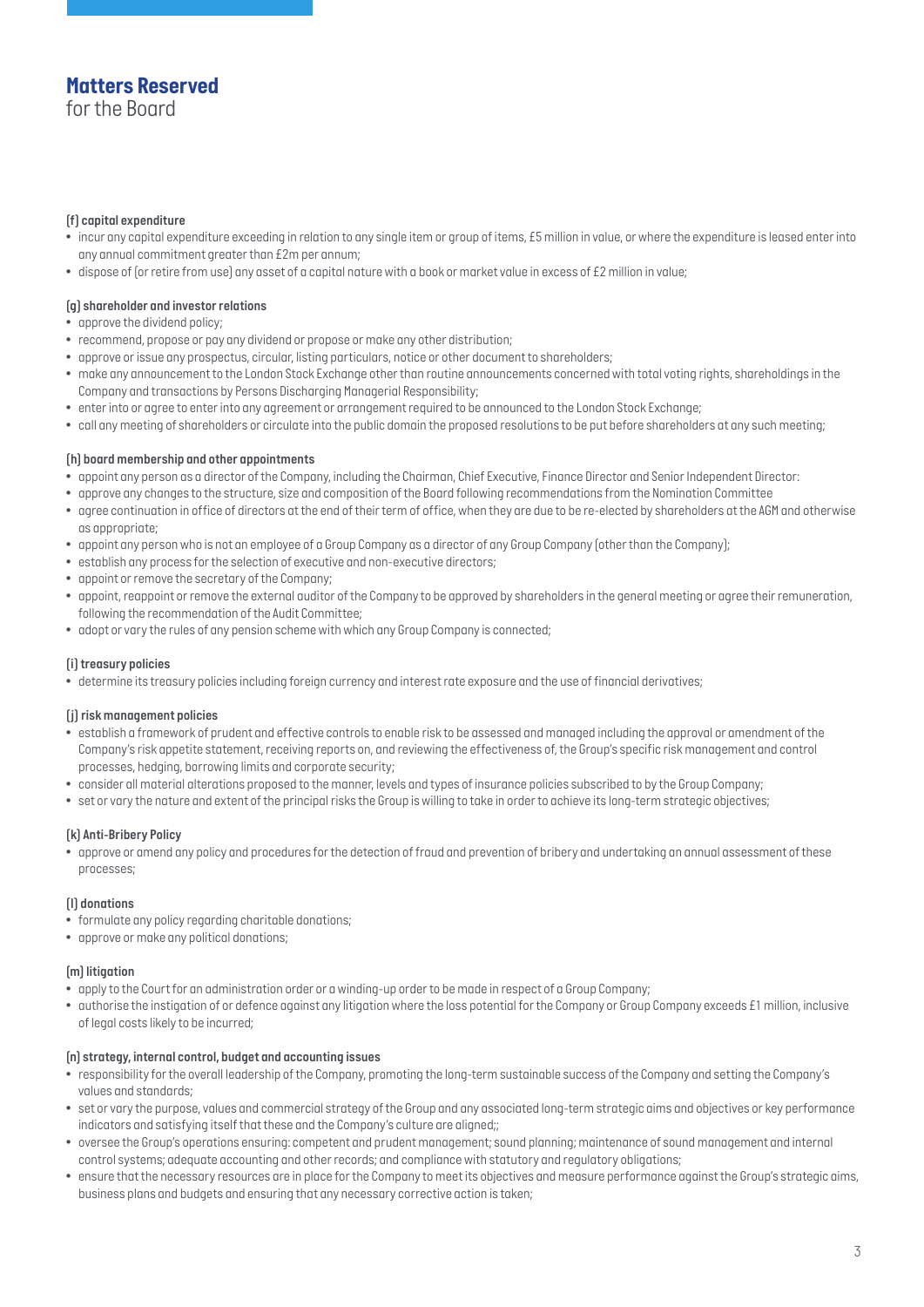## *Matters Reserved for the Board*

- *agree to extend the Group's activities into new business or geographic areas;*
- *agree any transaction that requires the Group to establish a physical presence, and associated legal entity, in a country that the Group has not previously operated in;*
- *agree or vary in any material respect any operating and capital expenditure budgets;*
- *approve any material changes in accounting policies or practices publicly adopted by a Group Company;*
- *approve annual plc report and accounts (including the corporate governance statement and directors' remuneration report), half-yearly report and preliminary and interim statements;*
- *make any change to the Company's accounting reference date; and*

#### *(o) matters reserved for the Board*

*• approve or amend the schedule of matters reserved for the Board.*

*(2) The following matters are additionally and exclusively reserved for the Board:*

- *• making any determination as to the independence of any Non-Executive Director in light of their character, judgement and relationships;*
- *consider the balance of interests between generating value for shareholders, employees, customers and contributing to wider society;*
- *review the Group's overall corporate governance arrangements;*
- *meet its responsibilities to the Company's shareholders and stakeholders by ensuring effective engagement with and encouraging participation from, these parties and to ensure that the views of these parties are communicated to the Board as a whole;*
- *authorise conflicts of interest where permitted by the Company's articles of association;*
- *ensure that employee policies and practices are consistent with the Company's values and support its long-term sustainable success and approve these policies including; Code of Conduct; Share Dealing; Whistleblowing; Health and Safety; Environment and Sustainability; Human Resources; Communications (including procedures for the release of price-sensitive information); and Corporate Social Responsibility;*
- *approval of the appointment of the Group's principal professional advisers;*
- *any decision likely to have a material impact on the Company or Group from any perspective, including, but not limited to, financial, operational, strategic or reputational;*
- *the continuation in office of any director at any time, including the suspension or termination of service of an executive director as an employee of the Company, subject to the provisions of the law and their service contract;*
- *approval of membership and chairmanship of, and the terms of reference for, Board Committees and receiving reports on their activities;*
- *the division of responsibility between the Chairman and the Chief Executive and any changes to the authorities so delegated, and approval of the terms of reference for the Senior Independent Director;*
- *approval of the broad policy for the remuneration of the Chairman, Executive Directors and Non-Executive Directors of the Company, which will, at all times, ensure that no director is involved in any decision relating to his or her own remuneration; and*
- undertake a formal and rigorous annual review of the Board to consider its composition, diversity, how effectively members work together to achieve *objectives, it's own performance, that of its committees, demonstrating whether each director continues to contribute effectively and the divisions of responsibilities.*

*Those matters which the Board considers suitable for delegation are contained in the Terms of Reference of its Committees. This document was approved by the Board on 10 December 2020.*